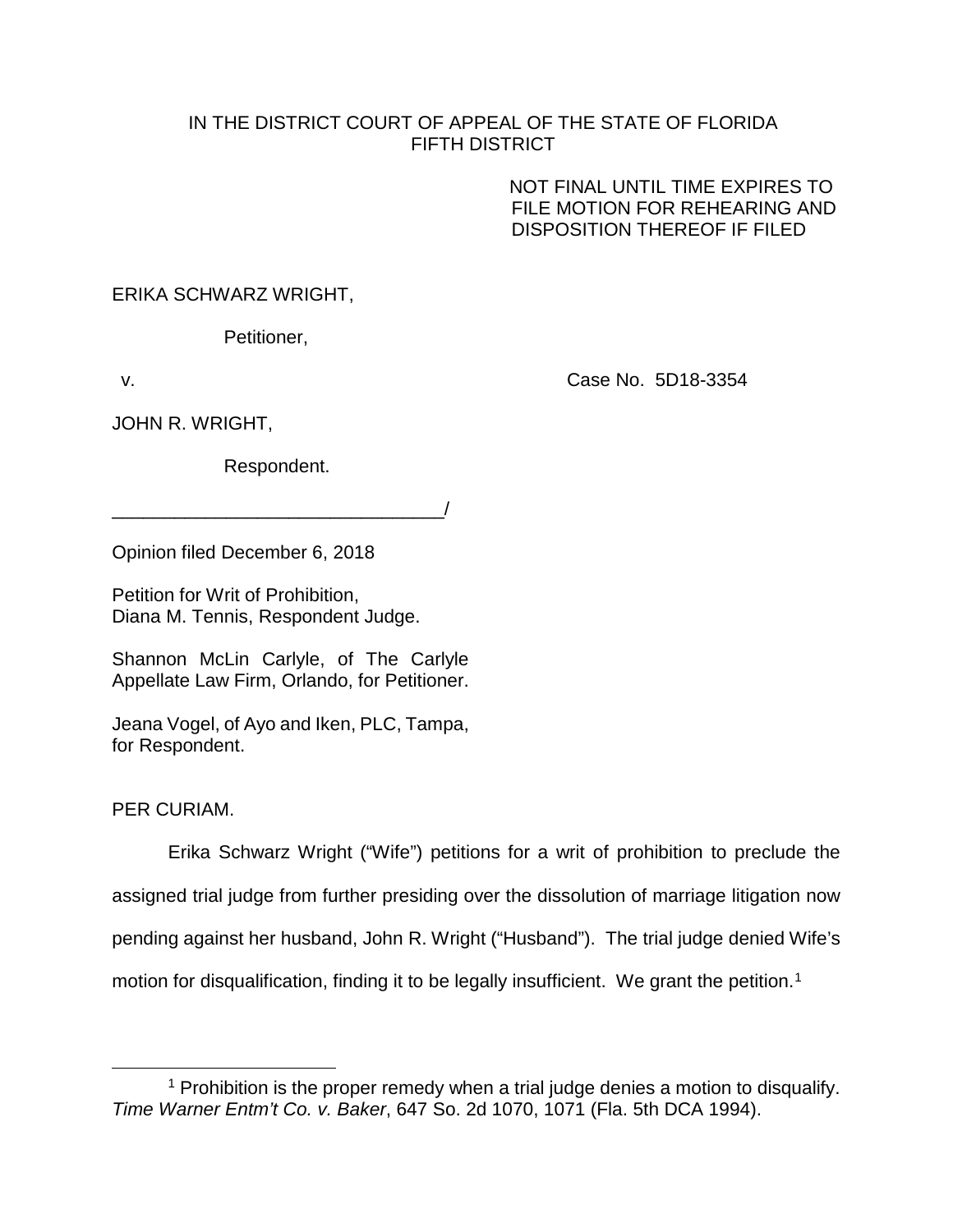Florida Rule of Judicial Administration 2.330, titled "Disqualification of Trial Judges," provides, in pertinent part, that any party may move to disqualify the trial judge assigned to the case by filing a sworn written motion, specifically alleging the facts and reasons upon which the movant relies that show that the movant will not receive a fair trial or hearing because of the specifically described prejudice or bias of the judge. Fla. R. Jud. Admin. 2.330(a)−(d)(1). Upon receipt of the motion, the trial judge is limited to determining only the legal sufficiency of the motion. If legally sufficient, the judge must immediately enter an order granting disqualification; if not, the judge shall immediately enter an order denying the motion. Fla. R. Jud. Admin. 2.330(f).

"Whether the motion is legally sufficient is a question of law." *Law Offices of Herssein & Herssein, P.A. v. United Servs. Auto. Ass'n*, 43 Fla. L. Weekly S565, S566 (Fla. Nov. 15, 2018) (quoting *Mansfield v. State*, 911 So. 2d 1160, 1170 (Fla. 2005)). "The standard for determining the legal sufficiency of a motion to disqualify is whether the facts alleged, which must be assumed to be true, 'would place a reasonably prudent person in fear of not receiving a fair and impartial trial.'" *Id.* (quoting *MacKenzie v. Super Kids Bargain Store, Inc.*, 565 So. 2d 1332, 1335 (Fla. 1990)). This fear of prejudice must be objectively reasonable. *Id.* (citing *Arbelaez v. State*, 898 So. 2d 25, 41 (Fla. 2005)). Our review of the legal sufficiency of a motion to disqualify is de novo. *Krawczuk v. State*, 92 So. 3d 195, 200 (Fla. 2012) (citing *Lynch v. State*, 2 So. 3d 47, 78 (Fla. 2008)).

Wife argues that certain comments made by the judge at a hearing held on the parties' respective motions for temporary relief, where she was not represented by counsel, caused her to have a well-founded fear that she will not receive a fair trial. Wife alleged that the judge suggested to Husband's counsel to file a motion to allow Husband

2